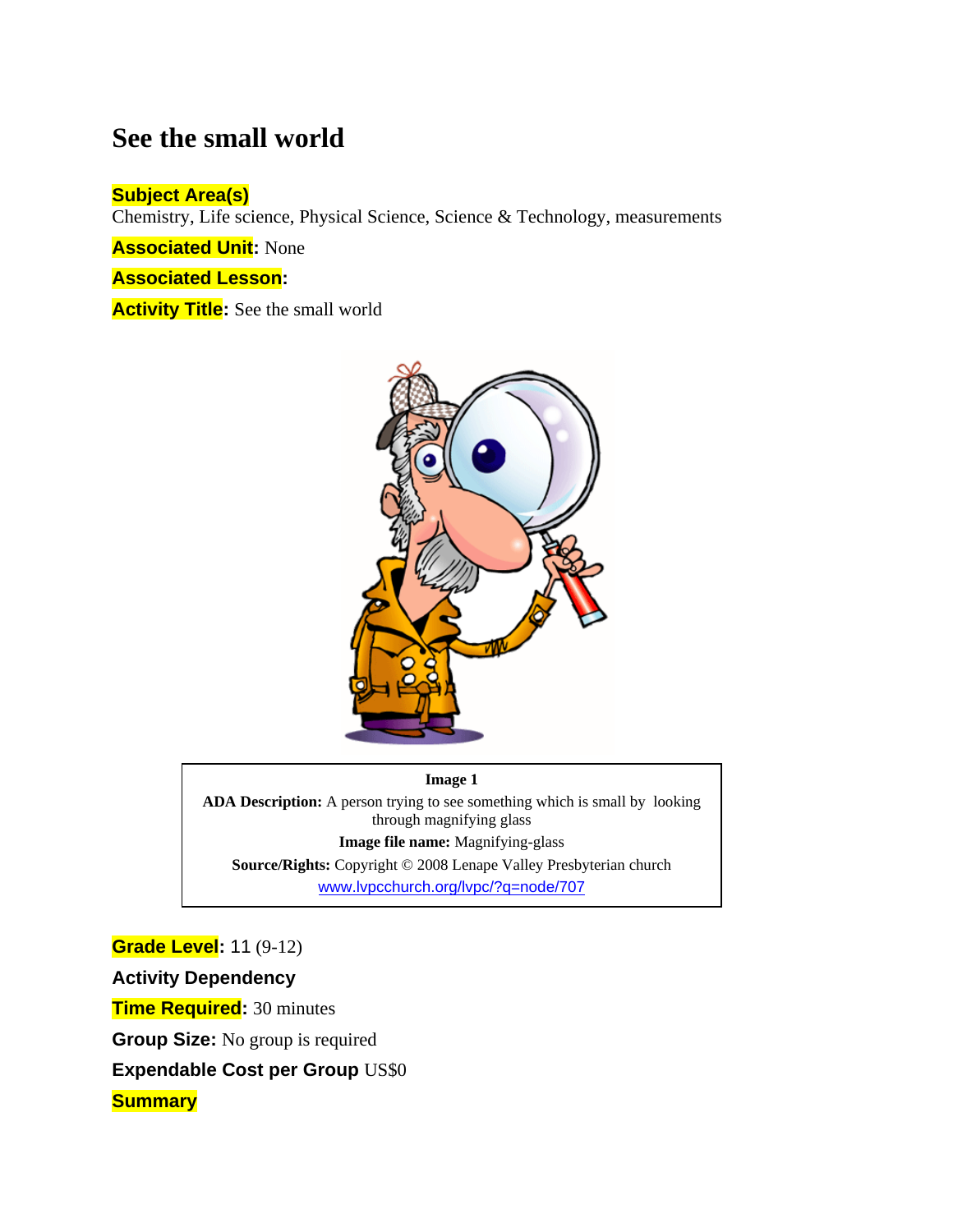This activity has been developed as a complement to the high school curricular science while introducing the nanoscale which is base of the frontier research topic, nanoscience. This activity is integrated in particular, with the standard science subjects such as measurements, scientific digit & significant digit, and structure of the atom. Nanotechnology is based on the science at the very small scale. Working in that scale looks like science fiction for kids. This activity has been developed to help the students get better idea of how small a nanometer is with comparing to some other things.

### **Engineering Connection**

Nanotechnology has the potential to change every part of our lives and is the foundation of major future advances in different field of science and engineering. Nanoscale science and technology work with a very small dimension of the matters and it gives us tremendous powerful tools to understand, study, design, manipulate and view things from bottom to up. Scientists are looking to nanotechnology to find possible approaches to solve some of the world's most serious problems.

### **Engineering Category**

Provides complete engineering design process.

### **Keywords**

Nanoscience, nanotechnology, macroscale, microscale, nanoscale, nanometer, scientific digit, significant digit, structure of the atom, measurements

### **Educational Standards**

Science: (D) evaluate the impact of research on scientific thought, society, and the environment

### **Pre-Requisite Knowledge:** None

### **Learning Objectives**

After this activity, students should be able to:

- Recognize the different length scales and define macro, micro and nano scale.
- Explain how small a nanometer is, compare to some other small things that they know.
- Explain the devices that are used to visualized nanoscale.
- Explain why nanoscale materials are important.

### **Materials List**

To share the video, images or other files with the entire class a video projector is needed.

### **Introduction / Motivation**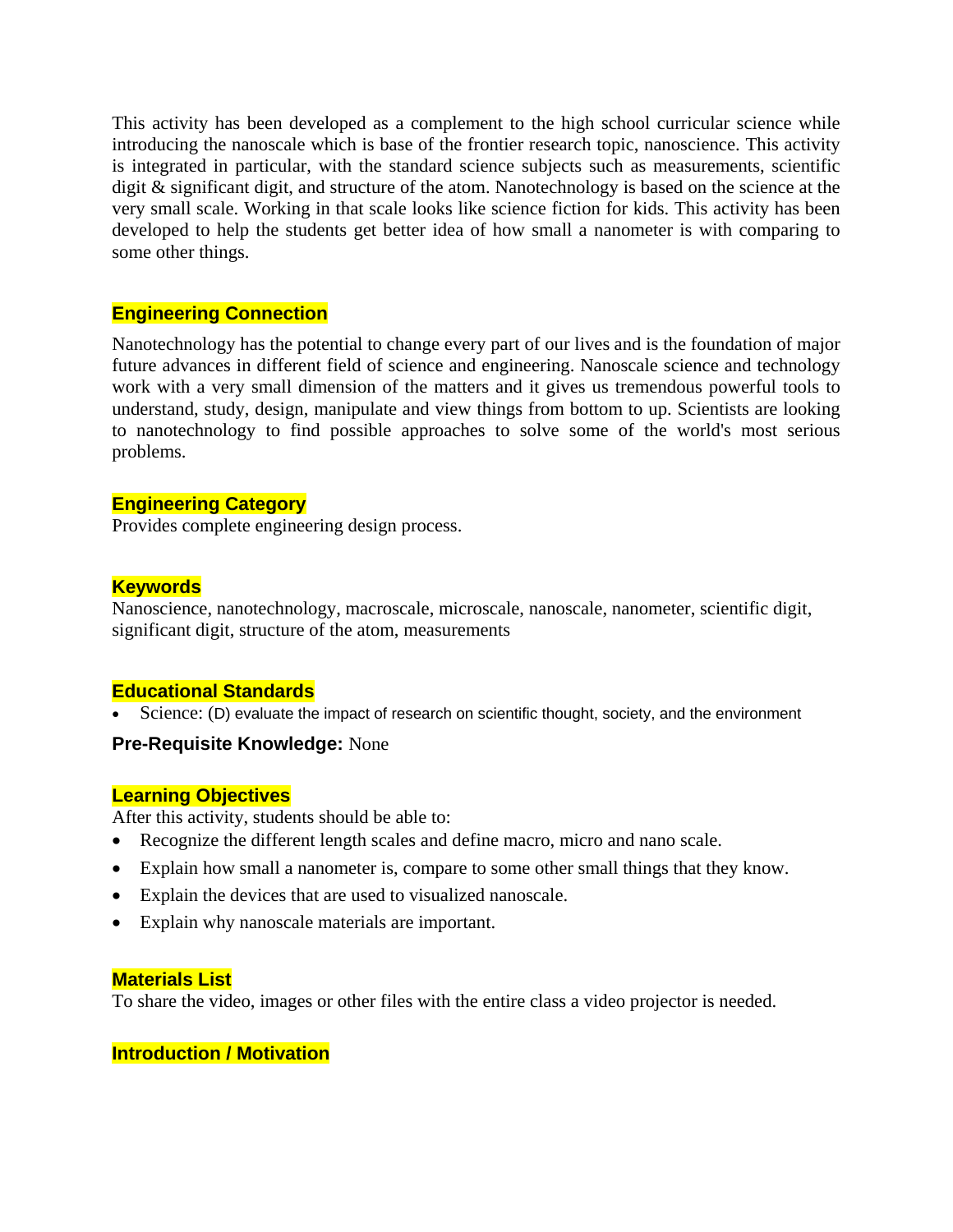In learning science it is important to get an idea of how big different things are. How big is an atomic nucleus? An atom? A cell? A planet? A galaxy? Often it's good enough to just have a rough idea.

Here we introduce three different length scales that are used a lot in engineering works and focus more on introducing the nanoscale.

*Macroscopic scale* is the length scale on which objects or processes are of a size which is measurable and observable by the naked eyes. Anything that applies to physical objects or physical settings having a geometric extent larger than one millimeter is called macroscopic.

*Microscopic* or *Micro scale* is a term used to describe objects smaller than those that can easily be seen by the naked eye and which require a lens or microscope to see them clearly. The units used to describe objects on a microscopic length scale are most commonly the Micrometer  $(\mu m)$ - one millionth of 1 meter,  $10^{-6}$  and smaller units.

*Nanoscale* is the length scale of the objects in the nanometer. A nanometer is one billionth of a meter. In mathematical notation, it is shown by 10-9 of a meter**.** Nano material is a material that has at least one of its dimensions between size of one or two atoms and less than 100 nanometers.



It would be helpful to get an idea about this small size by comparing to some ordinary objects. Thickness of one paper is about 100,000 nanometers. A very fine human hair is about 10,000 nanometers wide, which is the smallest dimension we can see with the naked eye [1]. The nano size objects can not be seen by the regular microscopes which use light to visualize the objects. It is because that the wavelength of light is much larger (between 400 and 750 nanometer) than the size of a nano material. Instead some specialized microscopes have been invented which uses contacting probes or emitting electron. With these microscopes, a very small, very sharp tip on the end of a lever is across a nanoscale object. The movement of the lever is monitored with a computer, which creates an image. The method is much like a person moving their fingers over words written in Braille to read. This tip-scanning method is known as Scanning Probe Microscopy (SPM). Electron microscopes are similar to light microscopes except instead of directing light to a sample, they direct electrons to the sample [1].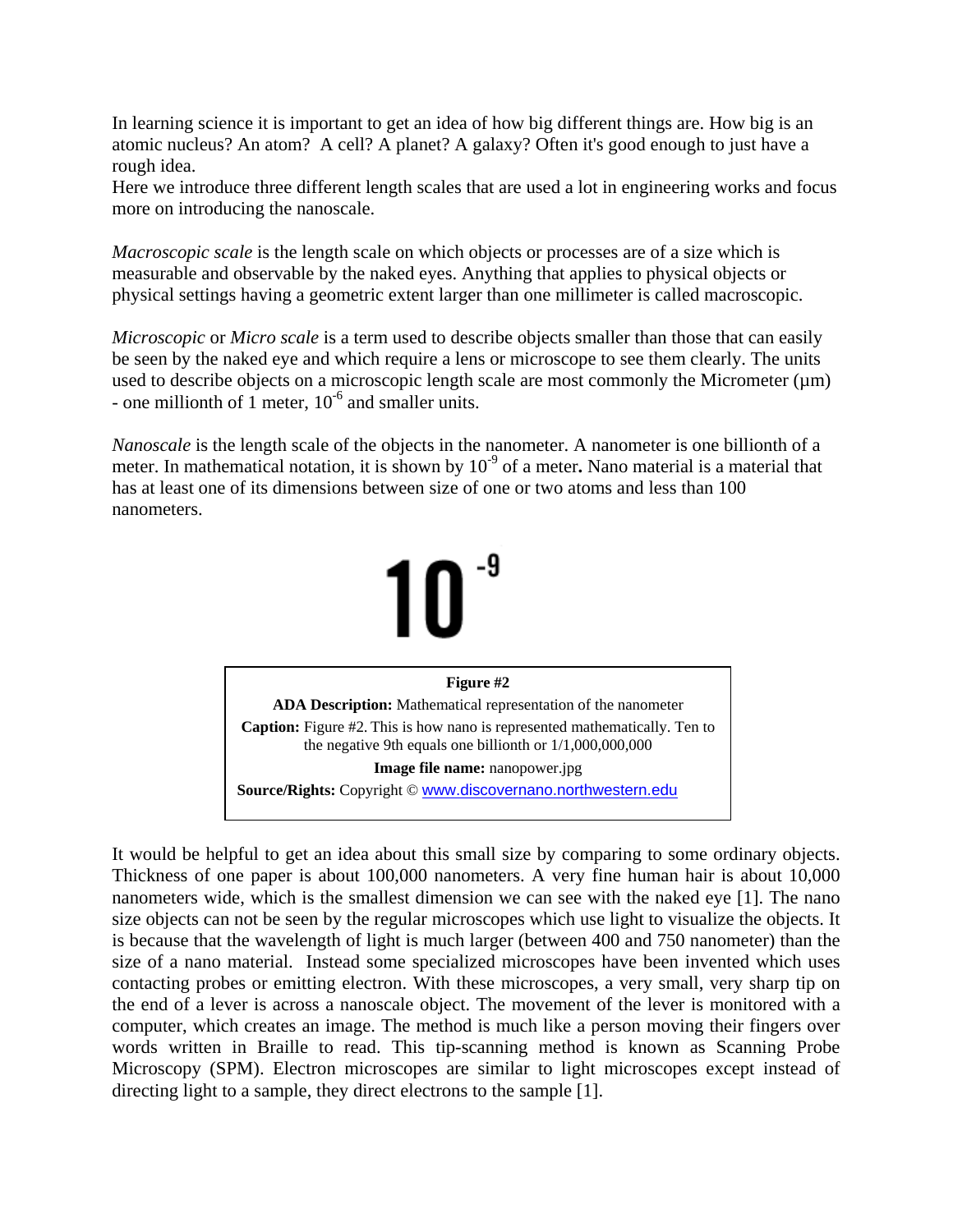The properties of the materials at nanoscale are quite different than the properties at the bulk. Microscale objects are widely used but they haven't caused the same excitement as nanoscale materials. The reason is that microscale objects have essentially the same properties as bulk material. However, at the nanoscale the fundamental properties of materials depend on their size, shape, and composition in a way that they don't at any other scale. So, the nanoscale is a different kind of small and this id the reason that nano materials have the potential to significantly impact both science and industry [1].

Nanoscience and nanotechnology that has been going on for more than 30 years is a very big field which is itself a unifying technology. Nano scale science and technology gives us tremendous powerful tools to understand study, design, manipulate and view things from bottom to up. Scientists are looking to nanotechnology to find possible approaches to solve some of the world's most serious problems.



**Figure #3 ADA Description:** Different images on nanoscience **Caption:** None **Image file name:** nanotechnology.jpg **Source/Rights:** Copyright © Eastern Michigan University caxton.emich.edu/guide/guide.php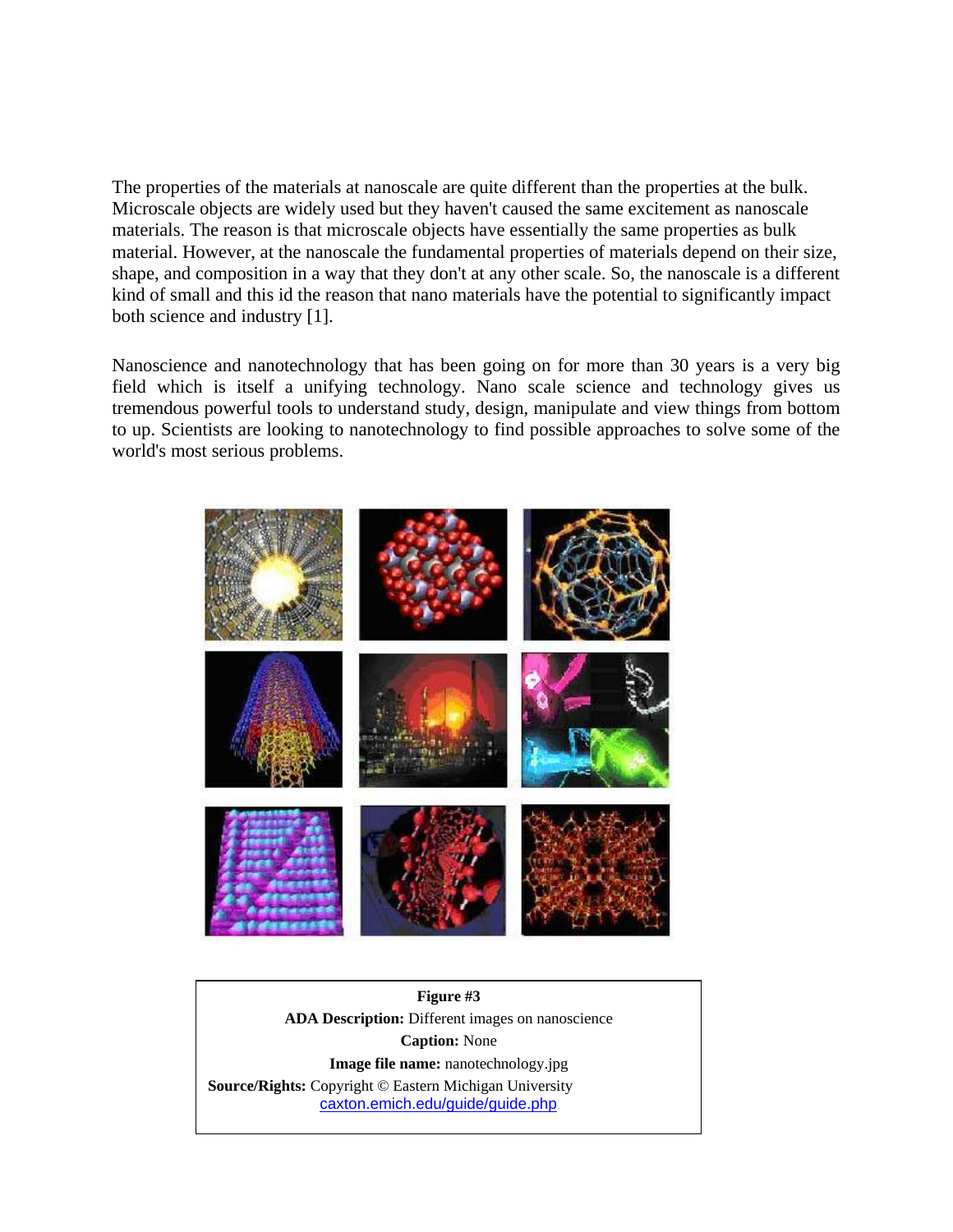| <b>Word</b>    | <b>Definition</b>                                                             |
|----------------|-------------------------------------------------------------------------------|
| Macroscale     | is a length scale on which objects or processes are of a size which is        |
|                | measurable and observable by the naked eyes                                   |
| Microscale     | is a length scale on which objects or processes are of a size which require a |
|                | lens or microscope to see them clearly                                        |
| Nanoscale      | is the length scale of the objects in the size of nanometer which is much     |
|                | smaller than microscale                                                       |
| Nanoscience    | A science in nanometer scale                                                  |
| Nanotechnology | A powerful technology which uses nanoscience and has the potential to solve   |
|                | tremendous problems of society                                                |

### **Vocabulary / Definitions**

### **Procedure**

This activity is started with asking the following questions from the students.

What do you think the most serious problems facing our life and society today are?

Can you name some technologies that need to be improved?

So, here the teacher can start to introduce the nanoscience and nanotechnology as a powerful science to solve a lot of problems in a near future that uses the science in the nanometer scale and explain some of the impacts that nanotechnology may have on the society.

Since the students may not have any idea about nanometer scale or length scales in general, it would be helpful for them if they see a video that shows traveling between different length scales in the universe. The video<sup>2</sup> which is addressed here in the attachment can be downloaded as a power point presentation file and is a very fantastic trip from the biggest to smallest length levels jumping distances by factor of ten. It starts with  $10<sup>0</sup>$  meter equivalent to 1 meter, and increasing sizes by factor of 10s, or  $10^1$  (10 meters),  $10^2$  (10x10=100 meters),  $10^3$ (10x10x10=1000 meters), so on, until the limit of our imagination in directions to the macrocosms. Later the video returns up to the point where it started and continues the trip in the opposite direction reducing distances of travel by factor of ten into the microcosms. Noting that going "downward" we could only go to the power of minus 16 of 10 and reached the limits of the matter. But "upwards" we went to the power of 23 of 10 and stopped. The video assists the students to observe the constancy of the laws of the universe and think about how much the human race still needs to learn.

After viewing this video, a scale ladder<sup>3</sup> hands-on paper which is attached here is distributed to the students. The scale ladder is focusing on a smaller range of length scale which gives direction towards understanding the nanometer scale. It shows the three major length scale categories in physical science and technology. These length scale ranges are called: macroscopic scale, microscopic scale and nanometer scale shorten as macroscale, microscale and nanoscale, respectively. The scale ladder that can be simultaneously viewed on a large screen shows the human body in macroscopic, microscopic and nano scale. The scale ladder starts from the size of a human body and gradually shows the next smaller length scale by a negative power of 10 and finally will be ended by the size of an atom which is called angstrom.

### **Attachments**

• Fantastic trip<sup>2</sup> power point that can be downloaded from: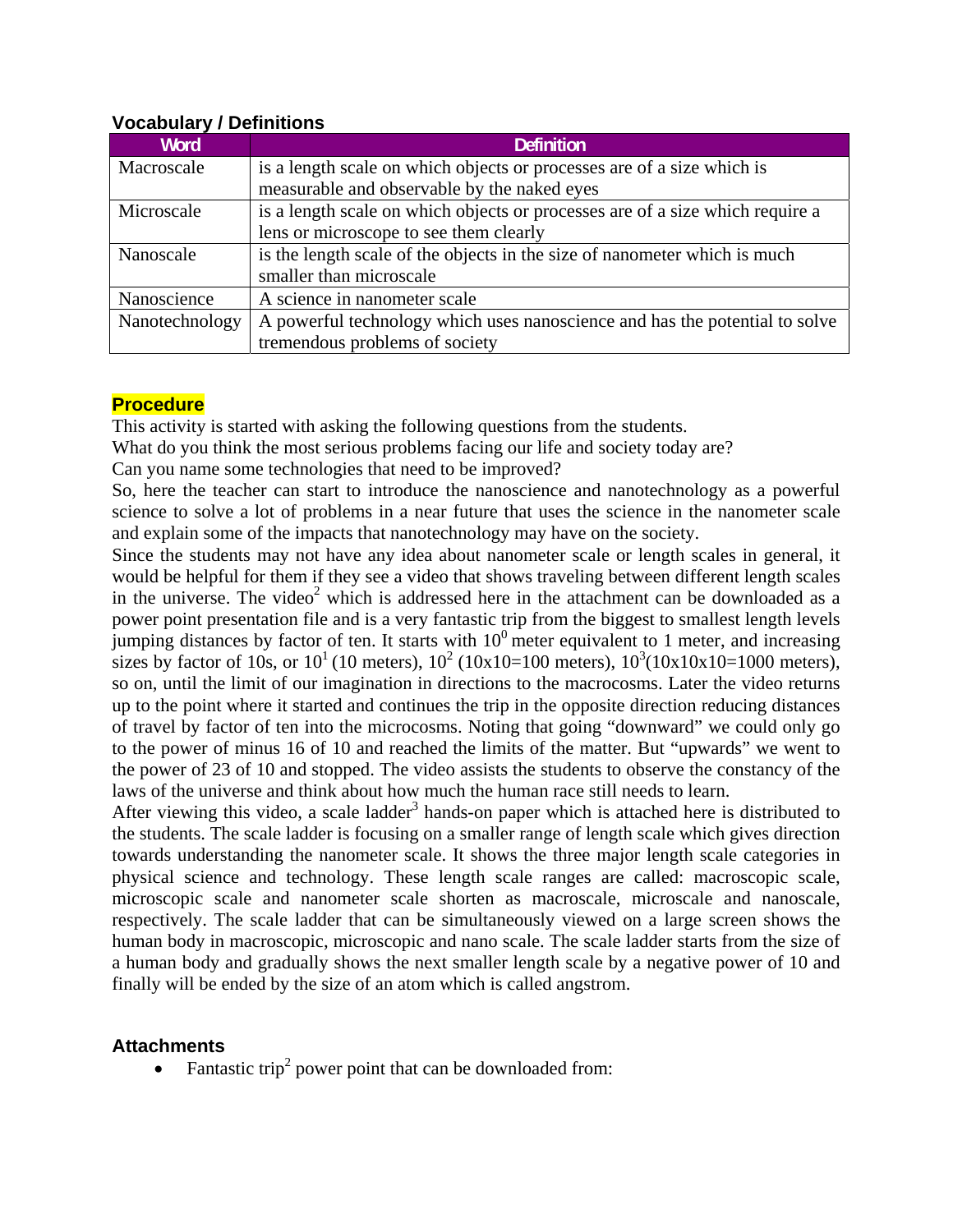http://www.authorstream.com/Presentation/puneetsharma20-235498-Power-10-Fantastic-Trip-Puneet-Education-ppt-powerpoint/

• Scale-ladder $3$ 

## **Safety Issues**

Use ordinary laboratory safety procedures.

## **Activity Extensions:**

This activity can be extended by give an introduction about various applications and impacts that nanotechnology may have on society. There are a lot of power point presentations available on the webs for this topic.

### **Assessment**

**Post-Activity Assessment**  *Title:* Assessment on nanometer scale

## **Additional Multimedia Support**

www.discovernano.northwestern.edu

www.Nisenetwork.com

www.nanosense.org

http://www.authorstream.com/Presentation/puneetsharma20-235498-Power-10-Fantastic-Trip-Puneet-Education-ppt-powerpoint/

### **References**

[1] Discover Nano, Northwestern University www.discovernano.northwestern.edu

[2] http://www.authorstream.com/Presentation/puneetsharma20-235498-Power-10-Fantastic-Trip-Puneet-Education-ppt-powerpoint/

[3] www.Nisenetwork.com

**Other** 

**Redirect URL**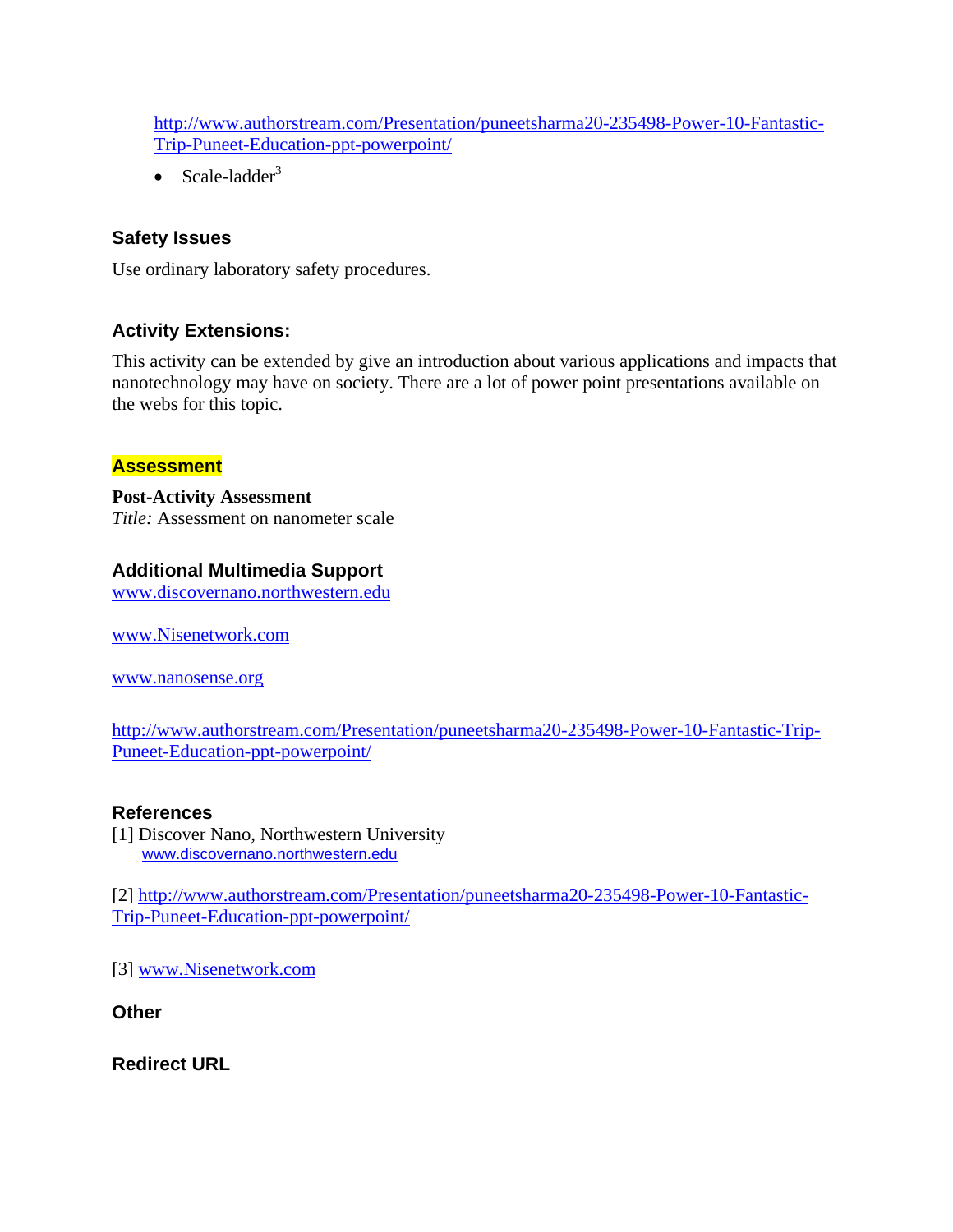## **Owner**

National Science Foundation GK-12 Program, University of Houston

# **Contributors**

Parnia Mohammadi, Roberto Dimaliwat

# **Copyright**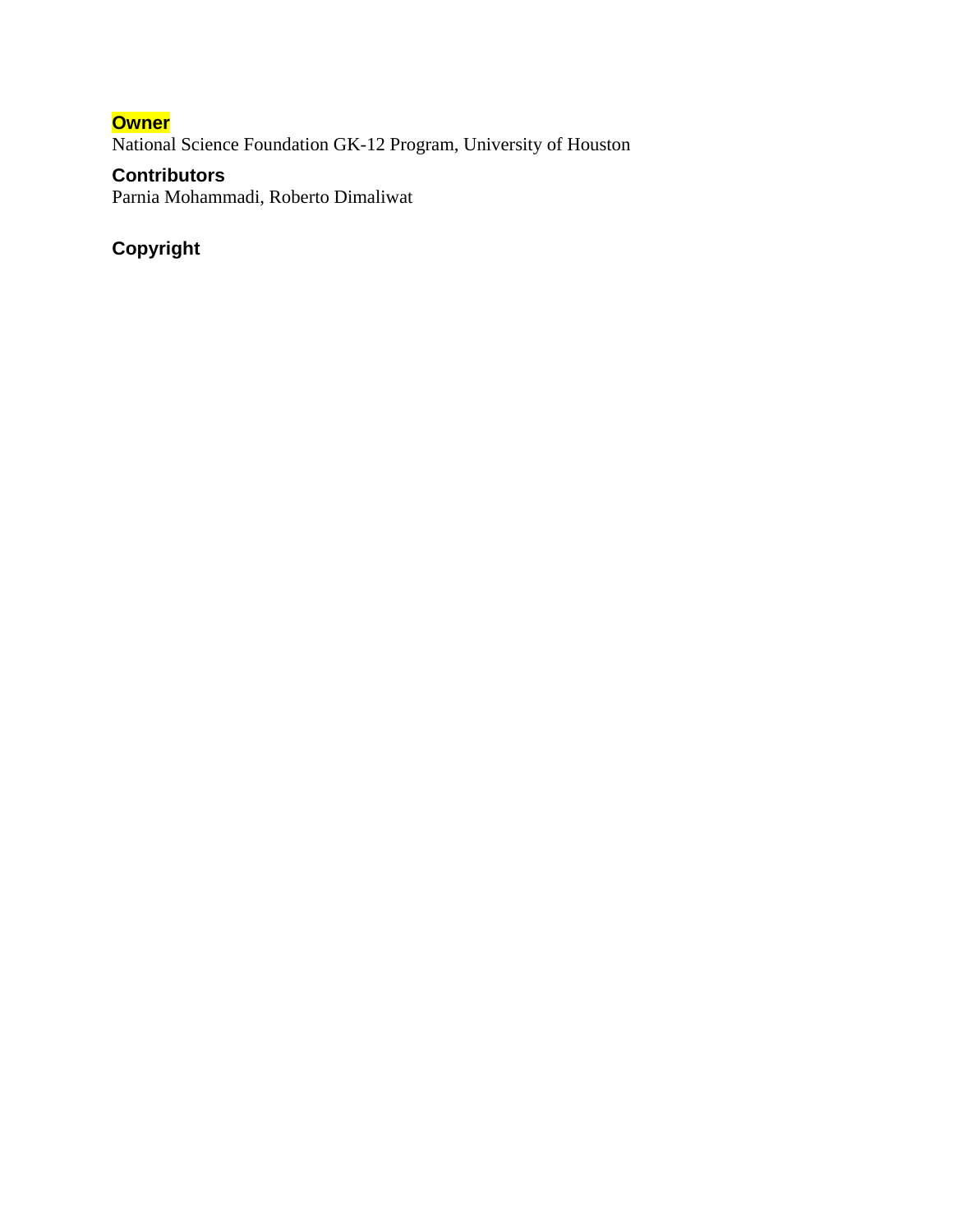# **Assessment on nanometer scale**

Choose False or True answer for each question.

- 1. Nanoscience is the science which uses the science in the nanometer scale.
	- True
	- False
- 2. Nanometer scale is larger in length than microscale.
	- True
	- False
- 3. Macroscopic scale is larger in length than microscale.
	- True
	- False
- 4. Length scale which is in range of  $10^{-5}$  is in nanoscale range.
	- True
	- False
- 5. The size of an atom is in order of  $10^{-10}$  of the meter.
	- True
	- False
- 6. Nanometer size materials can be seen by naked eyes.
	- True
	- False
- 7. Scale of an atom is the smallest limit of length in the universe that humans could reach.
	- True
	- False
- 8. Humans hair is 1000 times ticker than size of an atom
	- True
	- False
- 9. Thickness of a page of paper is in the range of nanometer
	- True
	- False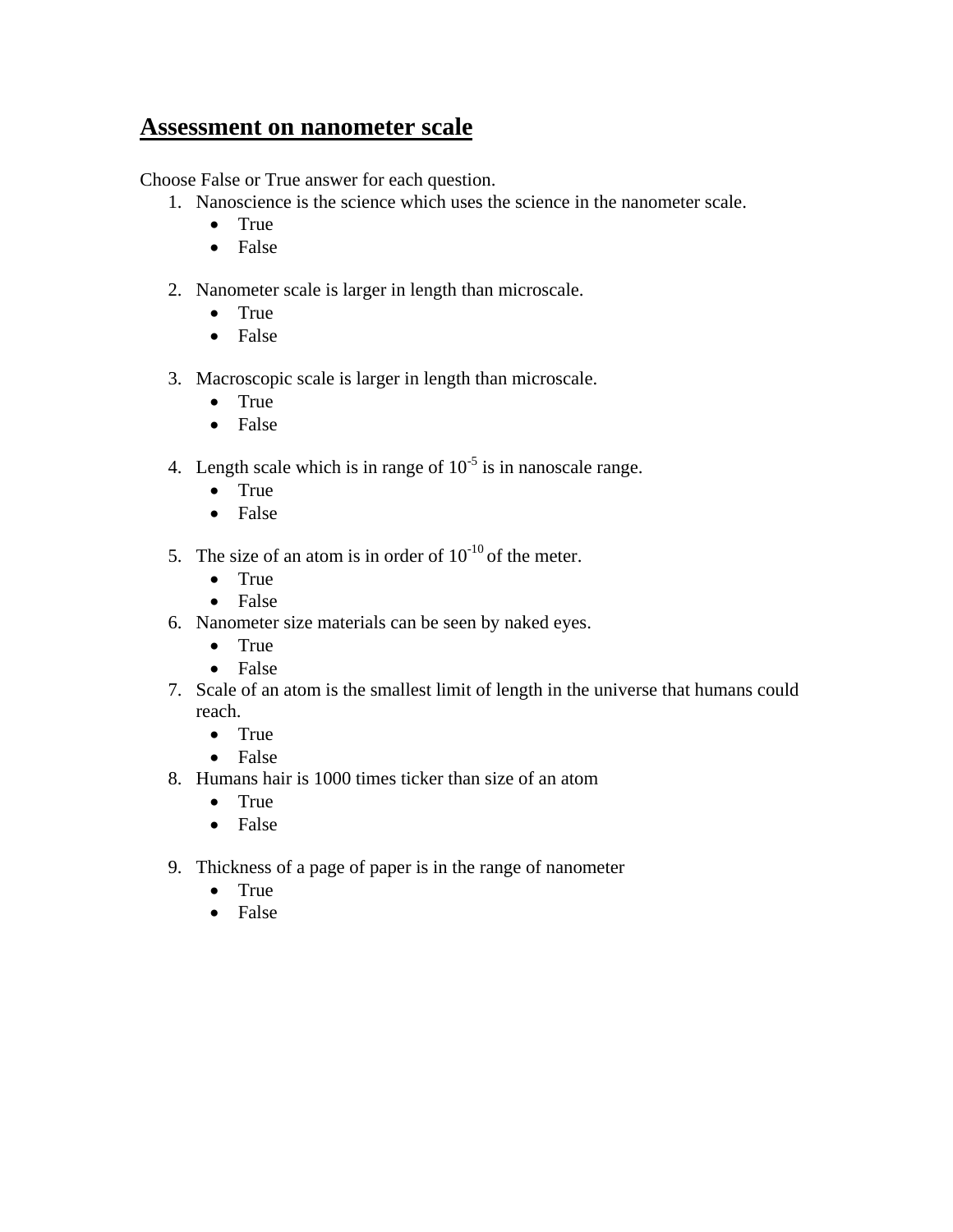

A child is about 1 meter tall  $\bullet$  1 meter = 1,000,000,000 nm (1 billion nanometers)





A red blood cell is about 10 micrometers wide  $\bullet$  10 micrometers = 10,000 nm <sup>t</sup> (10 thousand nanometers)

A hand is about 1 decimeter wide 1 decimeter = 100,000,000 nm (100 million nanometers)

A sugar molecule is about 1 nanometer wide 1 nanometer  $= 1$  nm



An atom is about one tenth of a nanometer wide  $0.1$  nanometer =  $0.1$  nm



A freckle is about 1 millimeter wide 1 millimeter = 1,000,000 nm (1 million nanometers)



A hair is about one tenth of a millimeter wide 0.1 millimeter = 100,000 nm (100 thousand nanometers)



A bacteria is about 1 micrometer wide 1 micrometer  $= 1,000$  nm (1 thousand nanometers)



A virus is about one tenth of a micrometer wide 0.1 micrometer = 100 nm (1 hundred nanometers)



 $10$  nanometers = 10 nm

# **Measuring Different Things**

Measuring Different Things

A cell membrane is about 10 nanometers wide





A pinky finger is about 1 centimeter wide 1 centimeter = 10,000,000 nm (10 million nanometers)

# **Macrosize**

meters, decimeters, centimeters, millimeters



# **Nanosize** nanometers



Created in 2008 by Sciencenter, Ithaca, NY, www.sciencenter.org Accompanying book available for purchase at www.lulu.com

This material is based upon work supported by the National Science Foundation under Agreement No. ESI-0532536. Any opinions, findings, and conclusions or recommendations expressed in this material are those of the author(s) and do not necessarily reflect the views of the National Science Foundation.

# HOW SMALL IS NANO?

54 x 12.5